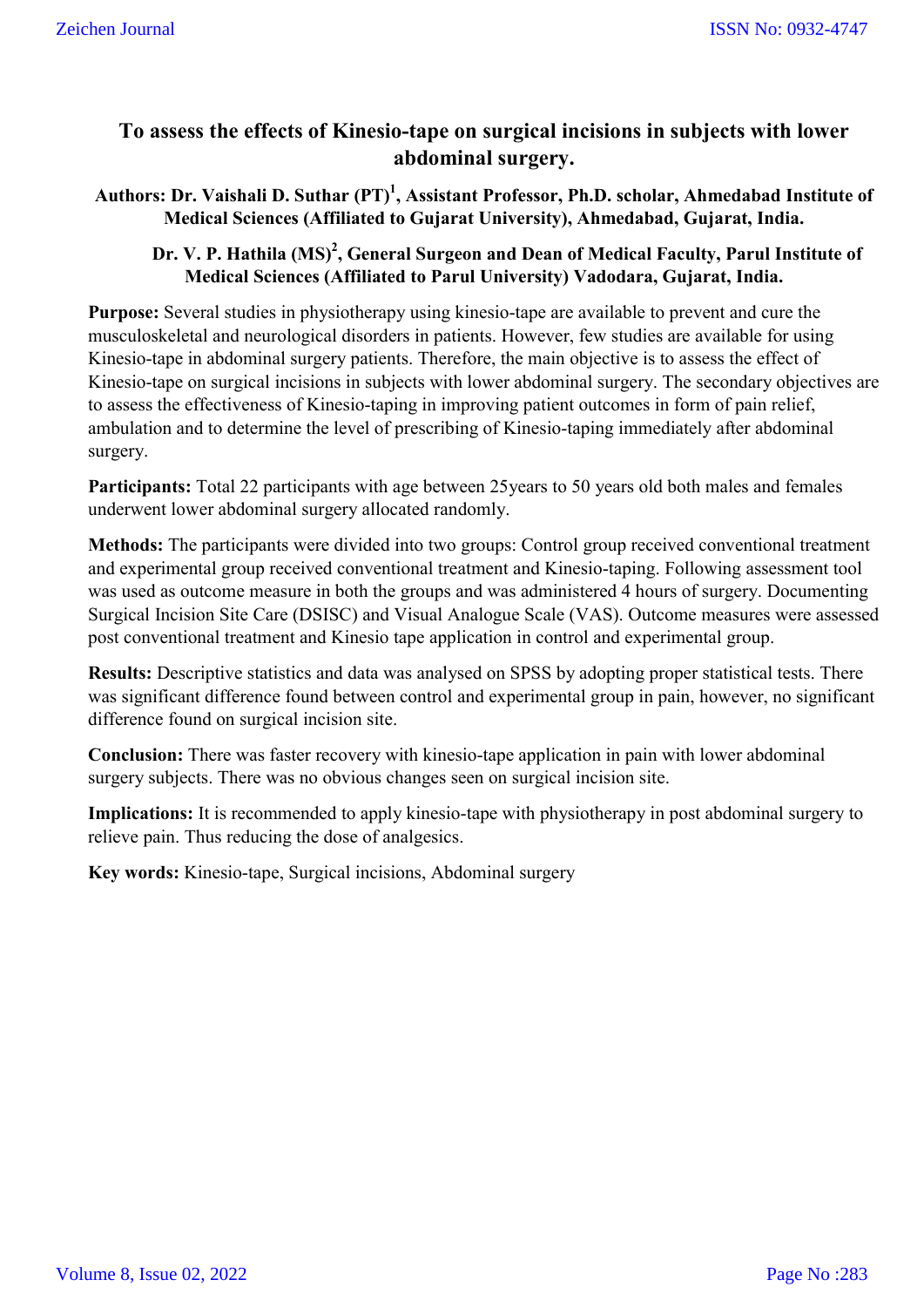# **INTRODUCTION:**

 Abdominal surgery consists of disease processes of various etio-pathology and may responsible to cause postoperative complications. The complications which occurs after surgical operations is connected with malfunction or failure of the alimentary canal. This malfunction may be the cause of flatulence and oedema of the stomach cover, which leads to pain. The other possible reason for post surgical complication is post-operative immobilization which is caused by hypokinesis<sup>1</sup>.

 Physiotherapy in patients after surgeries should lead to the fastest possible mobilization of the patient and the time of recovery and return to normal physical activity depends on the extent of surgical operation and patient's condition.

The advanced technique known as kinesio-taping in post abdominal surgery suggest its usefulness for treatment of pain, accelerating post-operative wound healing processes. It is a therapeutic technique which was developed by Dr. Kenzo Kase in Japan more than 25 years before. Kinesio-taping applications individually suited to patients' needs, support, curing processes and provide new quality of physiotherapy.

 According to the manufacturers of Kinesio-taping, the tape causes microconvolutions or folds in the skin which causes a lifting of the skin away from the tissue beneath. This facilitates a release in pressure on tender tissues underneath and provides space for lymphatic fluid movement, increases circulation of blood which helps to fasten wound healing. This can help relieve pain, prevent over contraction, facilitate lymphatic drainage and improve kinesthetic awareness<sup>2</sup>.

 Kinesio-taping can be applied in four basic therapeutic aims: Mechanical correction which gives stabilization, muscular and fascial tone normalization, improvement and correction of mobility range, pain and swelling reduction. Restoration of normal fluid perfusion helps in facilitation of lymph blood flow, swelling reduction and resulting reduction of incorrect sensibility and pain of skin and muscles. Provides support for muscular activity to relax muscles, fatigue reduction and restoration of mobility range and pain relief. Analgesic system activation helps in elimination of pain cause and activation of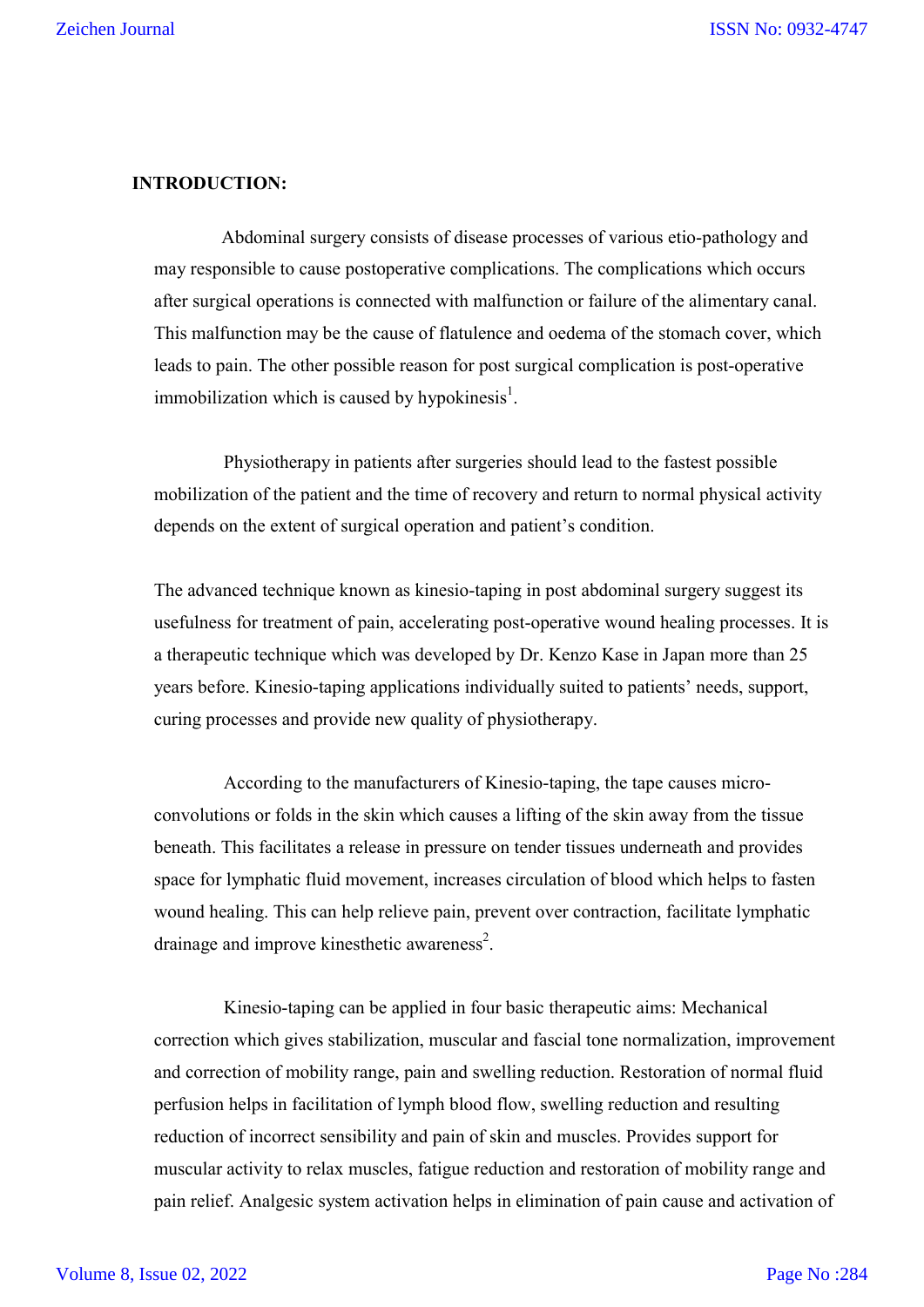Kinesio taping is a commonly used intervention in the treatment for several musculoskeletal and neurological disorders in patients. Also in sports injuries, Kinesio-tape is useful. But very few studies are available for using kinesio-tape in abdominal surgery patients.

 Therefore, need arise to assess the effects of kinesio-tape on surgical incisions in subjects with lower abdominal surgery.

#### **AIM & OBJECTIVES:**

**AIM:** To assess the effects of Kinesio tape on surgical incisions in subjects with lower abdominal surgery.

# **OBJECTIVES:**

- 1. To study the effects of kinesio-tape on surgical incisions in post abdominal surgery.
- 2. To compare the effects of kinesio-tape between control and experimental group.
- 3. To determine the level of prescribing of kinesio-taping immediately after abdominal surgery.

# **Hypothesis:**

Null hypothesis(H0): No significant changes in outcome measures between the control and experimental group.

Alternate hypothesis(H1): Significant changes in outcome measures between the control and experimental group.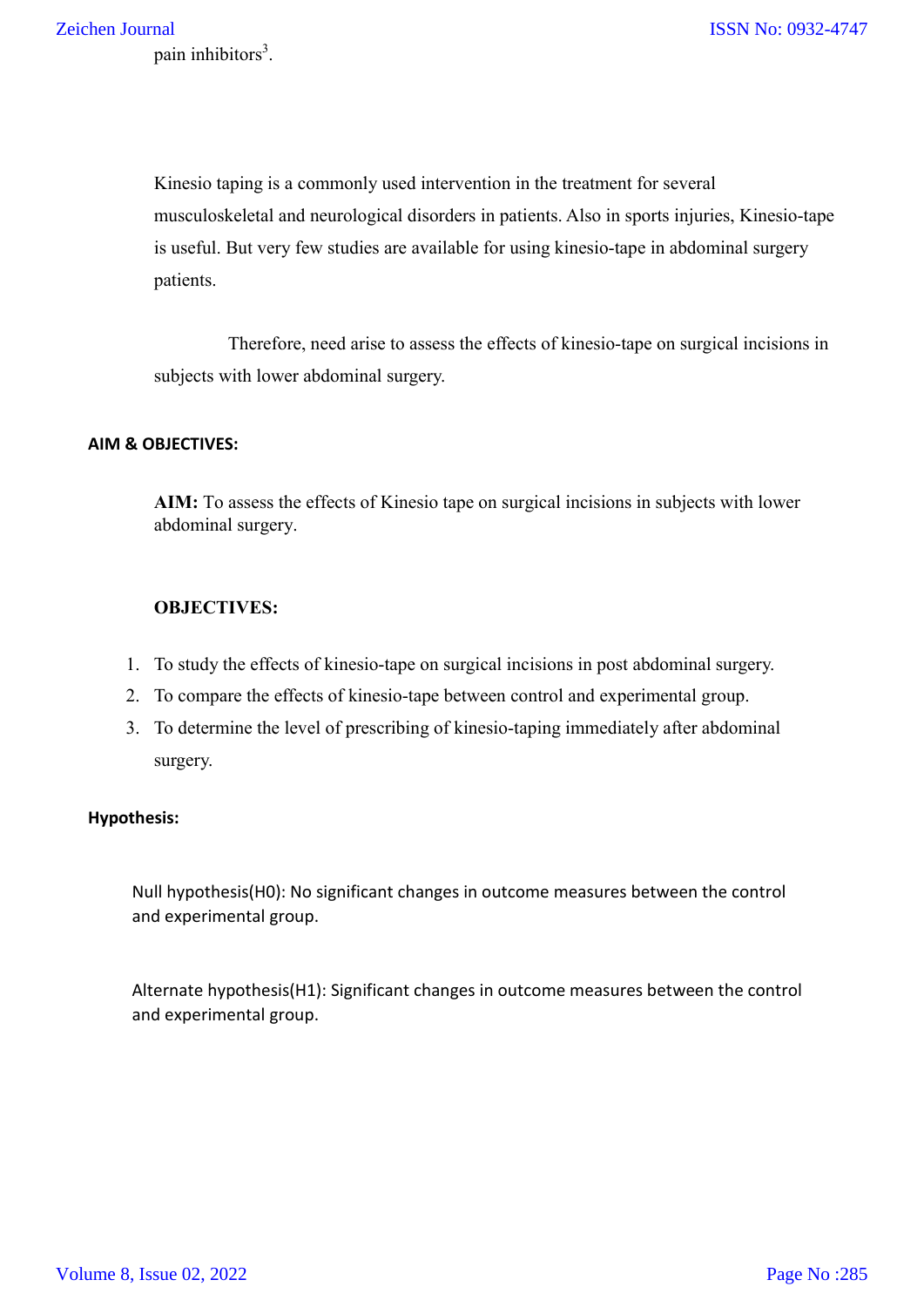#### **MATERIALS AND MATHODS:**

**Materials:** Kinesio-tape roll, Scissor, pen, paper, sanitizer

**Source of data:** From Surgical and maternity hospitals.

**Method of data collection:** Convenient and allocation of group by randomization of participants.

#### **Inclusion criteria:**

 Age between 25-50 years old both male and female, underwent lower abdominal surgery.

# **Exclusion criteria:**

- Upper abdominal surgery
- Laparoscopy surgery
- Severe cardiac and lung conditions, known case of diabetes and post-operative complications (e.g. fever, wound infection) and neurological impairment

# **Study design: Randomized controlled clinical trial**

Before application of Kinesio-taping, skin sensitivity test was done pre-operatively to check any allergic reaction due to Kinesio-taping.

Skin sensitivity test for Kinesio-taping: A piece of kinesio-tape was applied over flexor aspect of forearm for 6-8 hours with stretch of inhibitory technique4. Skin reaction by means of itching, redness was noted in randomly selected participants.

The participants were randomly divided into two groups.

**Group 1-** Control group (11 participants) only conventional treatment given

**Group 2-** Experimental group (11 participants) conventional treatment followed by Kinesio-tape

**Sample size:** 22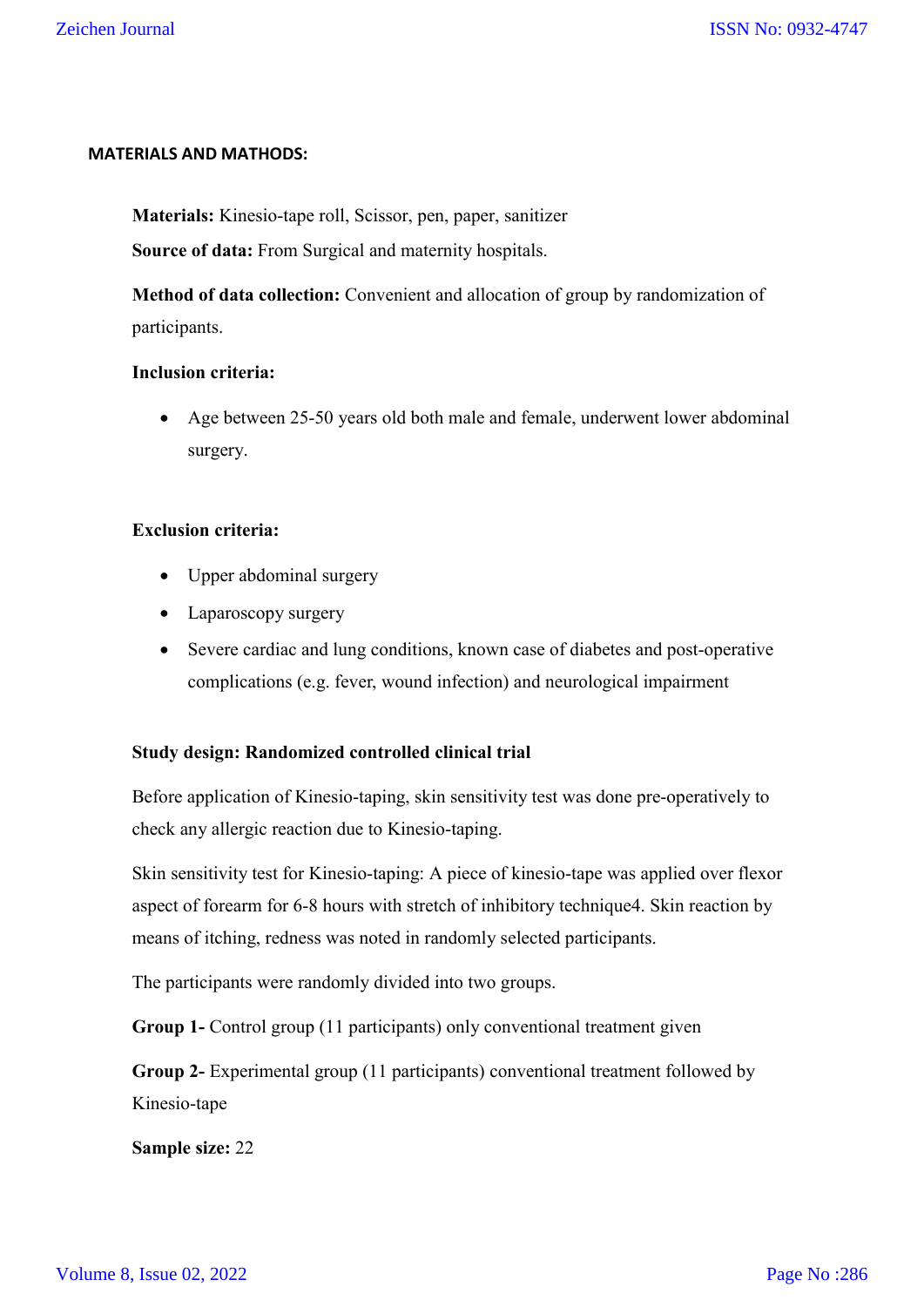**Assessment criteria:** Basic demographic information was collected and baseline evaluations were performed at the time of post-operative. Both the groups were received standard methods of treatment by means of medical care and physiotherapy.

The participants consents were obtained to participate in the study. All the volunteered participants were randomly divided into two groups. The control group and the experimental group.

Following assessment tool was used as outcome measure in both the groups and was administered after 4 hours of surgery as the participant gets withdrawn from anaesthetic effect.

- Documenting Surgical Incision Site Care  $(DSISC)^5$
- VAS (Visual Analog Scale) to assess pain intensity<sup>6</sup>

The outcome measure were assessed post treatment on the basis of first 24hrs, 48hrs, 72hrs...till  $5<sup>th</sup>$  day postoperatively.

**In group 1 (Control group):** Participants received conventional treatment by means of medical care and physiotherapy. Physiotherapy care included education about postoperative complications, bed exercises (hip, knee and ankle movements), early transfer to chair (on day of surgery or POD1) and ambulation, diaphragmatic breathing and manual techniques as clinically indicated. Informed consent form was delivered to each participant prior to procedure. Documenting Surgical Incision Site Care (DSISC) and Visual Analogue Scale (VAS) were assessed immediately after conventional treatment till  $5<sup>th</sup>$  day. Following components of DSISC were assessed and documented: the anatomic location of the incision, the length of the incision in cm and depth measurement in mm, the appearance of the incision and surrounding skin, assess pain by Visual Analogue Scale (VAS).

**In group 2 (Experimental group):** Participants received conventional treatment and Kinesio-tape applications. A clear explanation about the kinesio-tape procedure was given to each participant, that was applied post-operatively after the conventional treatment and was changed every 24 hours until  $5<sup>th</sup>$  day post-operative in addition to the standard postoperative care. Removal of tape was done gently rubbing on skin and removing the tape simultaneously.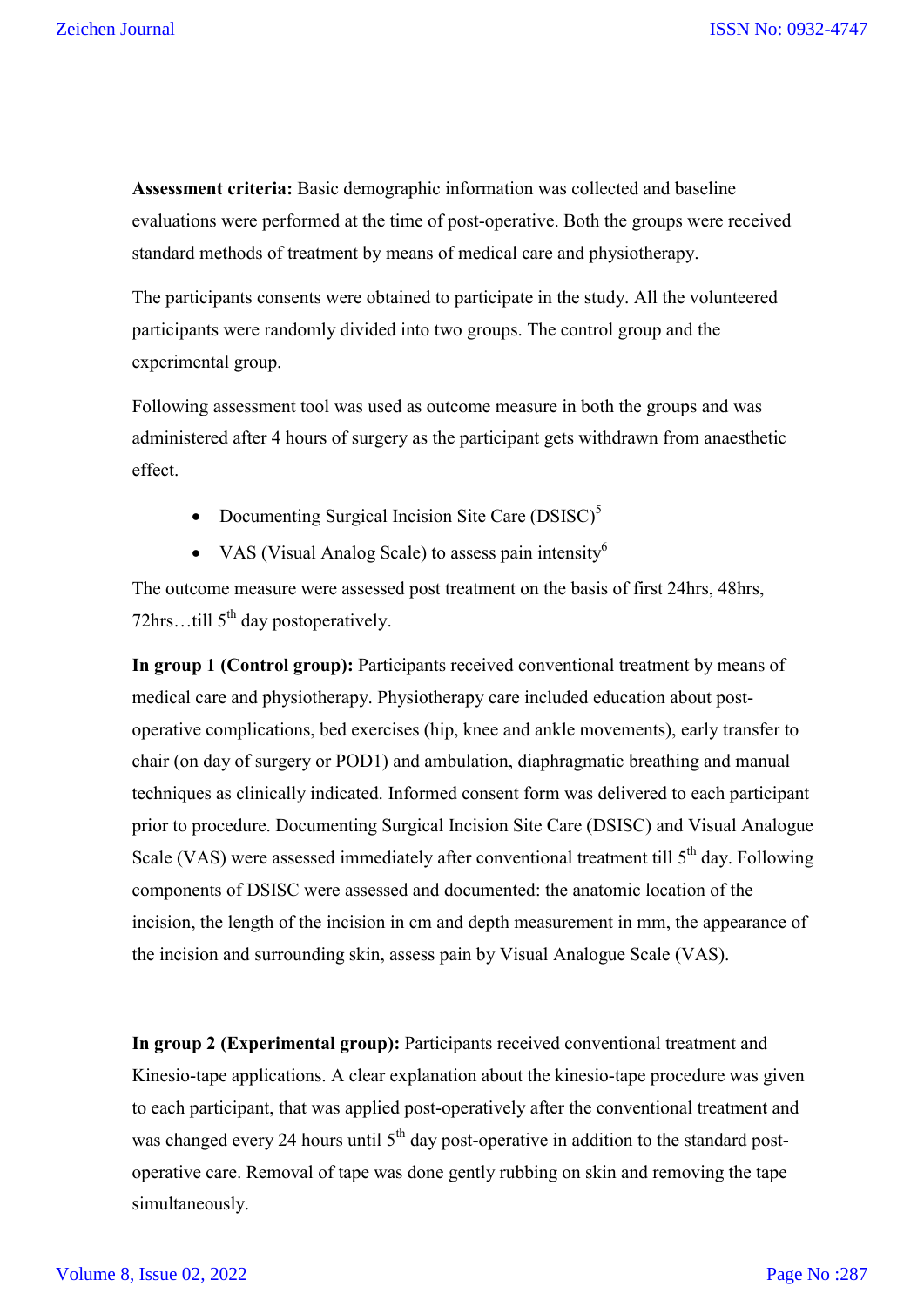#### **Following kinesio-taping techniques were used over abdominal area.**

**Muscle inhibition application:** Kinesio-taping was applied from distal to proximal attachment on external oblique (EO) muscle on the left side with 15% of stretch<sup>7</sup>. This technique is more preferable in very acute stage as mechanically it inhibits and relaxes the muscle and thus inhibits pain.

**Muscle facilitation application:** Kinesio-taping was applied from proximal to distal attachment on internal oblique (IO) muscle on right side with 25% of stretch<sup>7</sup>. For transversus abdominis (TA) muscle Kinesio-tape was applied proximal to distal attachment of bilaterally with 25% of stretch. During the application patient was instructed to inhale in his/her comfort zone to stimulate the stretch reflex. Kinesio-tape was applied for 24 hours. Informed consent form was delivered to each participant prior to procedure.

Documenting Surgical Incision Site Care (DSISC) and Visual Analogue Scale (VAS) were assessed after conventional and Kinesio-tape application till 5<sup>th</sup> day.

**Documenting Surgical Incision Site Care (DSISC):** Document the anatomic location of the incision, chart the length of the incision in cm and include depth measurement, note the appearance of the incision and surrounding skin, assess pain by Visual Analogue Scale (VAS).

# **Statistical methods for analysis:**

All the collected data were inserted in the SPSS to apply both descriptive and inferential statistical analysis.

Mann Whitney test was used to compare the outcomes between groups and one way ANOVA was used to compare the outcomes within groups. The level of significance was at 0.05.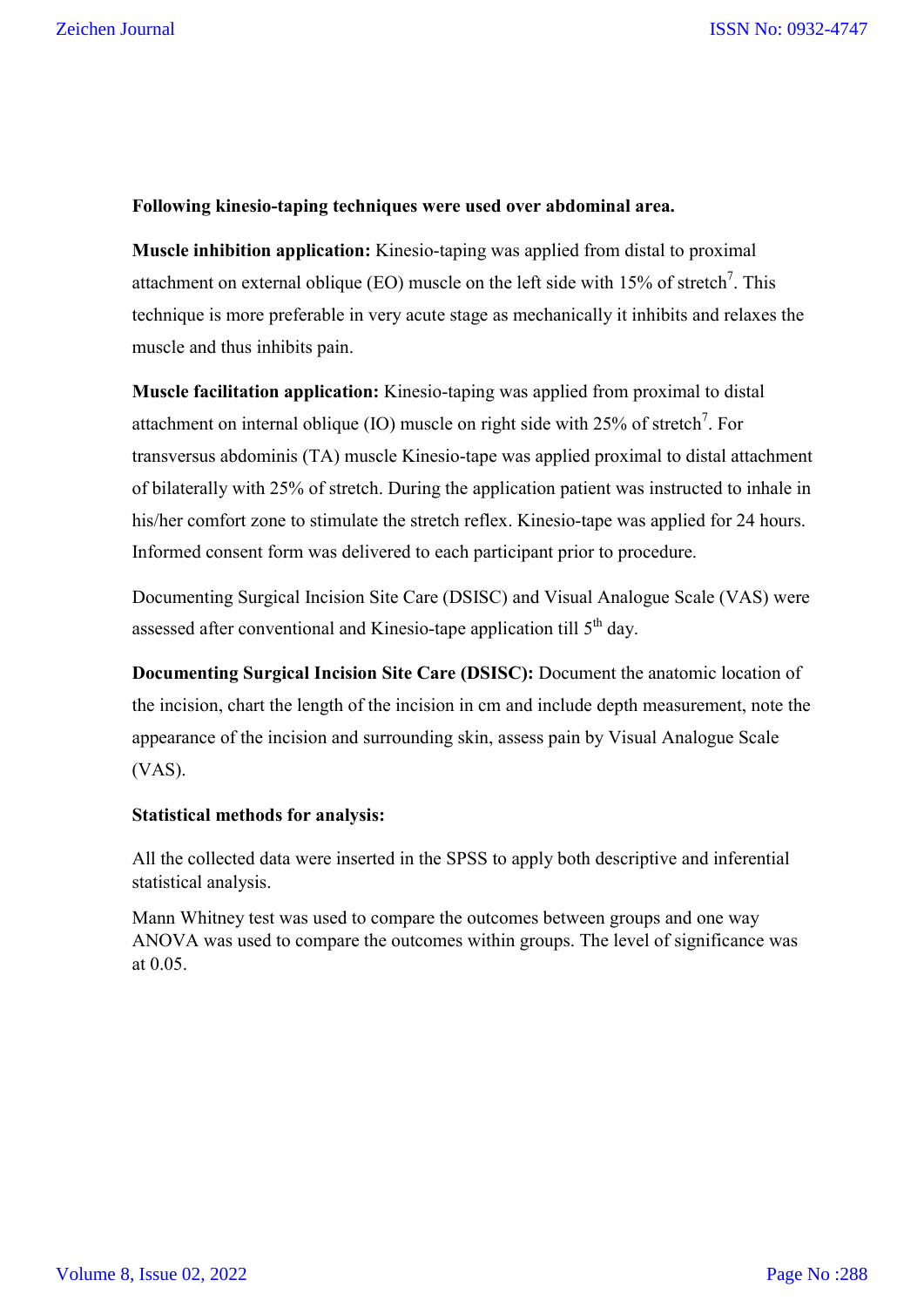#### **RESULT:**

Total 22 patients (20 females, 2 males) were participated in the current study with mean age (40.83±5.99). They underwent different lower abdominal surgeries, the experimental group (8 LSCS, 2 abdominal hysterectomy, 1 appendicectomy) and the control group (9 LSCS, 1 abdominal hysterectomy, 1 appendicectomy).

Regarding the length of the incision both experimental (1.55±0.52) and control group  $(1.32\pm0.22)$  did not show significant difference between group in length of the incision, between Day1 and Day5 (p>0.05).

Further, the width of the incision was compared in both experimental  $(1.97\pm0.83)$  and control group  $(1.73\pm0.61)$  and there was no significant difference between group from Days1 and Day5 ( $p > 0.05$ ).

In addition, the appearance of incision both experimental and control group and there was no significant difference between group from Day1 and Day5.

Regarding VAS both experimental (4.55+  $(0.79)$  and control group (2.25+  $(0.41)$  showed between group a significant difference between Day1 and Day5 (U= 1.5) ( $p$ <0.05).

| Gender                |       |           |         |  |  |  |  |  |
|-----------------------|-------|-----------|---------|--|--|--|--|--|
| Group                 |       | Frequency | Percent |  |  |  |  |  |
| Experimental<br>Group | F     | 10        | 90.91   |  |  |  |  |  |
|                       | M     |           | 9.09    |  |  |  |  |  |
|                       | Total | 11        | 100.0   |  |  |  |  |  |
| Control<br>Group      | F     | 10        | 90.91   |  |  |  |  |  |
|                       | M     |           | 9.09    |  |  |  |  |  |
|                       | Total | 11        | 100.0   |  |  |  |  |  |

# **Table 1. Gender distribution**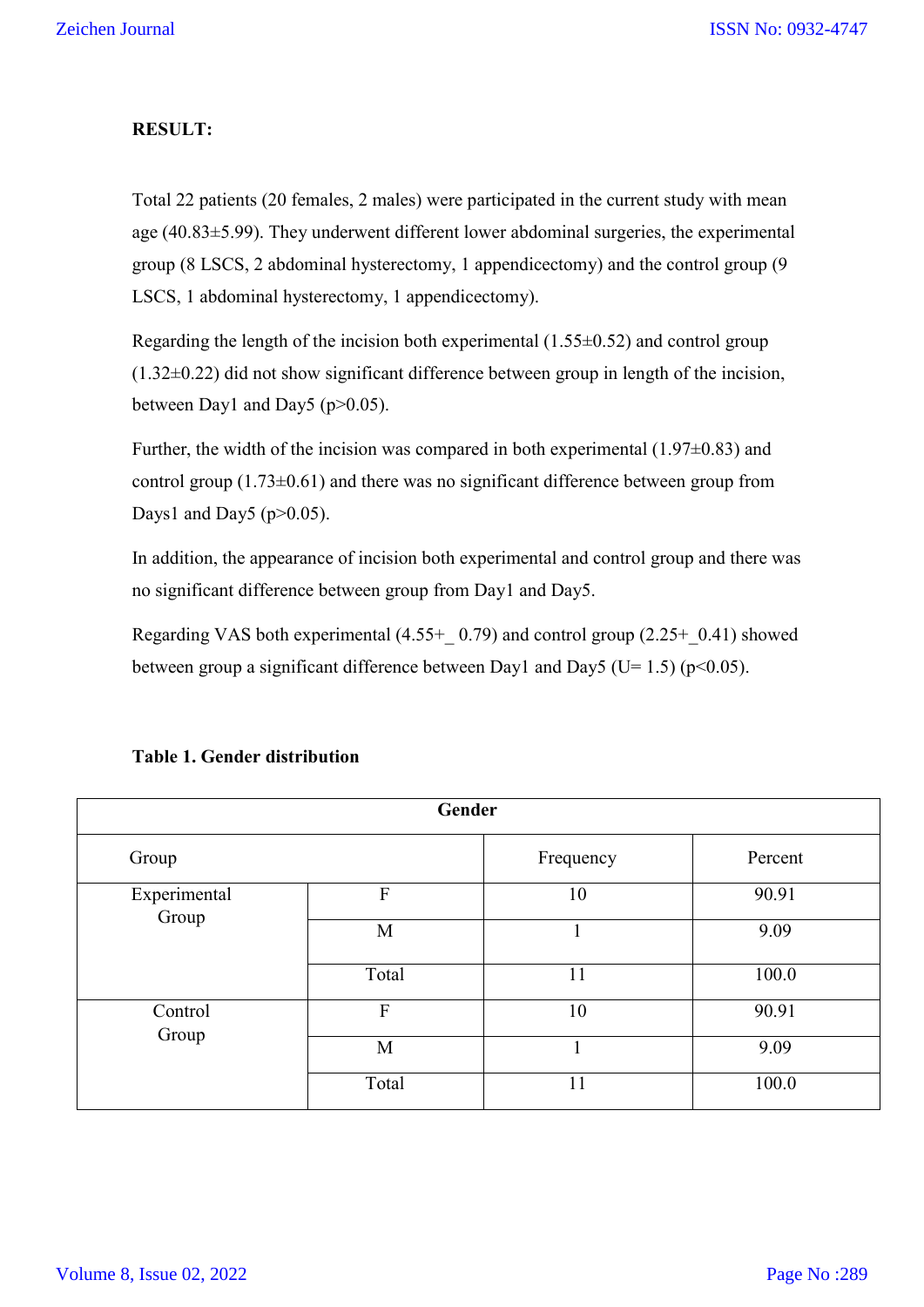|                                                                | <b>Experimental</b> |           | Control |           | Man            | P Value |
|----------------------------------------------------------------|---------------------|-----------|---------|-----------|----------------|---------|
| <b>DSISC</b>                                                   | Mean                | <b>SD</b> | Mean    | <b>SD</b> | Whitney        |         |
| <b>Difference</b><br>length of<br>incision<br>day1 and<br>day5 | 1.55                | 0.52      | 1.32    | 0.22      | 2.5            | 0.098   |
| <b>Difference</b><br>depth of<br>incision<br>day1 and<br>day5  | 1.97                | 0.83      | 1.73    | 0.61      | 1.5            | 0.099   |
| <b>Difference</b><br><b>VAS Day1</b><br>and Day5               | 4.55                | 0.79      | 2.25    | 0.41      | $\overline{0}$ | < 0.05  |

#### **Table 2. Difference in DSISC and VAS score in both groups**

# **DISCUSSION:**

The current study showed significant  $(p<0.05)$  pain reduction in experimental group in VAS and the possible explanations to this reduction are, Kinesio tape's elasticity creates skin folds which can lift the skin to increase space between skin and muscle to improve circulation of blood and lymph. Since this space contains a variety of nerve receptors that send specific information to the brain. Kinesio tape modulates the information that is sent by the receptors to the brain and makes less reactive responses in the body. This process allows the body to have an adaptive normal function by moving out of the barrier which naturally slow down the recovery process<sup>8</sup>. In this study there was significant pain reduction noted at or near the incisional site.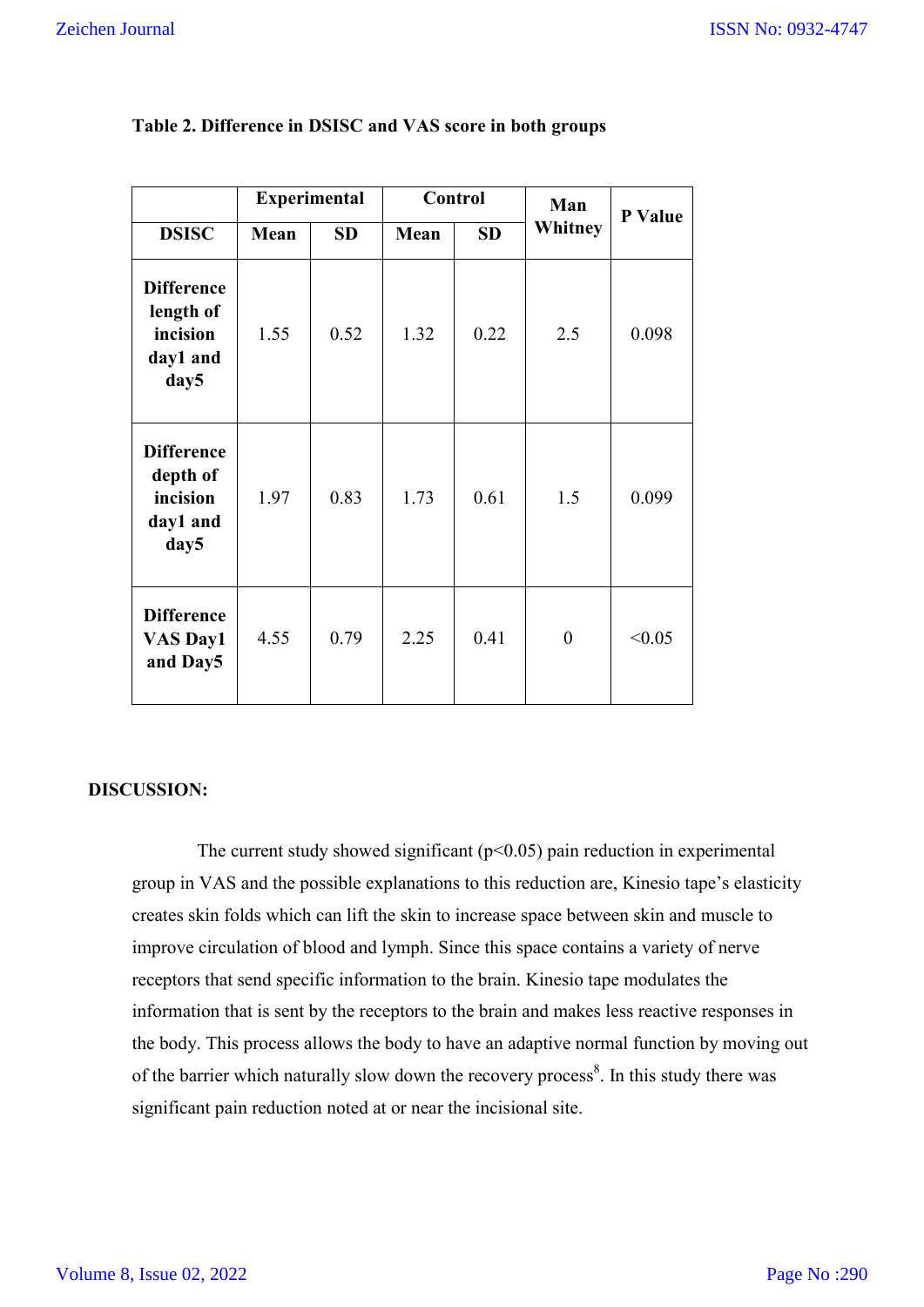#### ISSN No: 0932-4747

 In addition taping activates neurological suppression in order to reduce pain and increase joint range of motion. Also, Kinesio tape lift the fascia and soft tissue above the areas of pain, align fascial tissues and provide positional stimulus through the skin<sup>9</sup>.

 Yoshida and Kahanov stated that Kinesio tape is to decrease pain by stimulating the neuromuscular system; assists in restoration of proper muscle function and realignment of joints as a result of injury or disease. Finally, Kinesio tape enhances comprehensive body function by improving the flow of blood and lymphatic fluid throughout the body<sup>10</sup>.

 Marcin Krajczy et al concluded that kinesio taping is an effective method of physiotherapy support in patients after abdominal surgery, there was regular and significant reduction was obtained in abdominal circumference what caused pain relief and use of fewer analgesic agents<sup>3</sup>. Another possible theory to be taken into account for the analgesic effects of KT is the gate control theory of pain modulation. The tape has been suggested to stimulate neuromuscular pathways via afferent feedback. Increased afferent stimulus to large diameter nerve fibers might reduce pain perception level due to an input decrease from the small diameter nerve fibers conducting nociception $11, 12$ . One more study by Marcin Krajczy et al. on Kinesio taping in patients after laparoscopic cholecystectomy found that Kinesio taping employed in physiotherapy of patients after laparoscopic cholecystectomy leads to a decrease in pain perception and significantly reduces pain relief medicines' intake, improvement in effort tolerance achieved and provides effective support for physiotherapy and through postoperative wound stabilization, reduces functional activity disorders resulting from cholecystectomy allowing for shortening of hospitalization time $^{14}$ .

 Ana Luiza Machado et al. studied Kinesio taping effects on healing area and revealed a significant reduction in the scar area in all tissues subjected to KT strains, a significant increase in the vascular density of scar tissue subjected to 80% strain, in addition to the predominance of type III collagen fibers and reduction of type I collagen fibers. Thus KT bandaging was able to cause changes in scar tissue and may influence the healing process of the skin, but further molecular studies are still required to find out how the mechanisms occur, however potential benefits of KT in modulating the architecture and function of cutaneous repair tissue was noted<sup>19</sup>. In the present study there was no significant changes found on incision healing by means of length, width and appearance of incision. However, subjects were less in number. In future, with large number of subjects the effects of KT on surgical incisions recommended.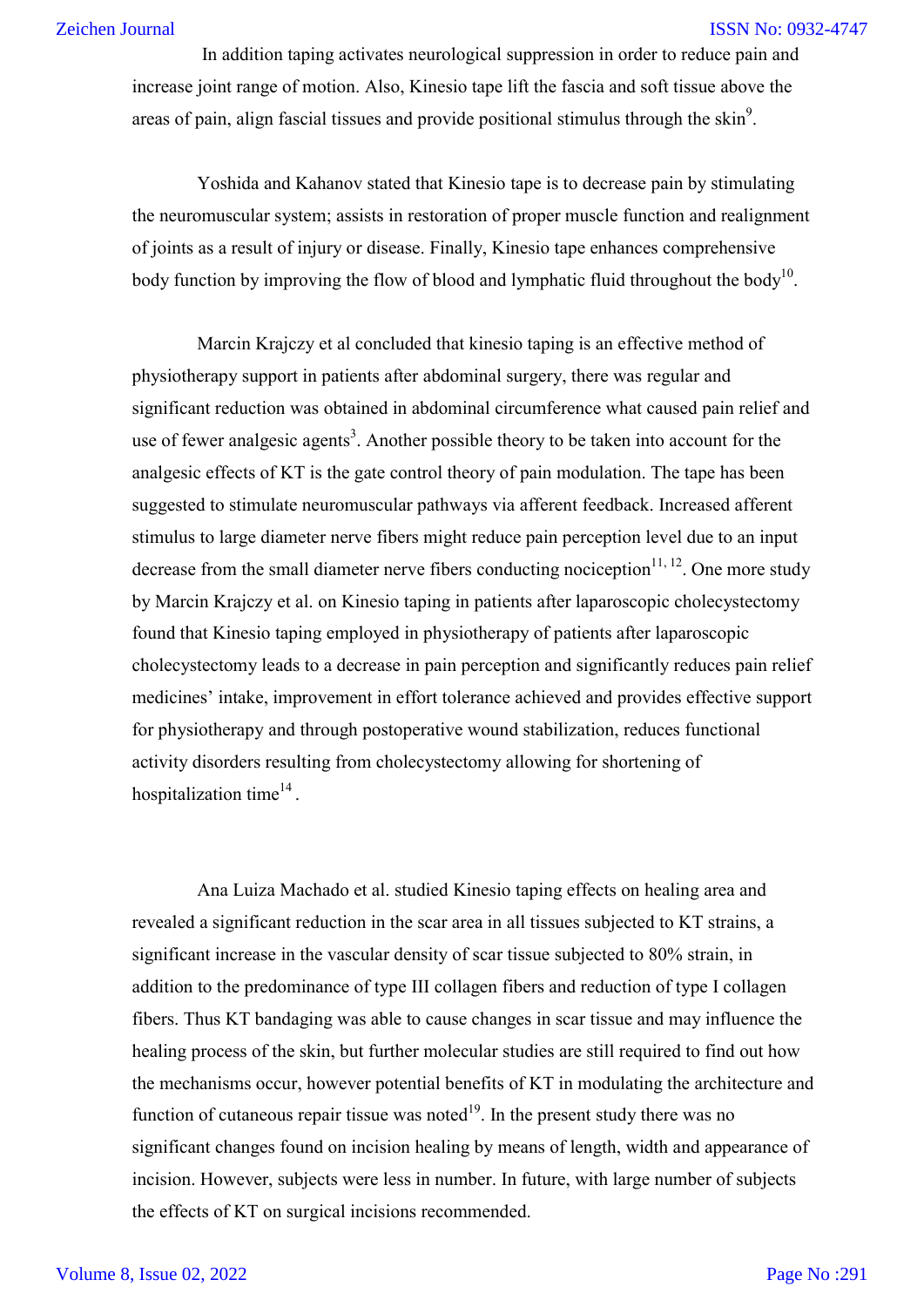**Ethical clearance-** Ethical clearance is received from Institutional Ethical Committee for Human Research (PU-IECHR).

**Declaration-** The prior consent of the participants was taken before application of Kinesiotaping and the work was carried out after getting clearance from the institutional ethics committee.

#### **References:**

- 1. Sayed Tantawy, Dalia Kamel, October 2015, Effect of kinesio-taping on pain post laparoscopic abdominal surgery: randomized controlled trial, International Journal of Therapies and Rehabilitation Research.
- 2. Akbas E, Atay O, Yuksel L. The effects of additional kinesiotaping over exercise in the treatment of patellofemoral pain syndrome. Acta Orthop Traumatol Turc 2011; 45:335- 341.
- 3. Marcin Krajczy et al, January 2007, "Kinesiotaping in physiotherapy after abdominal surgery", Fizjoterapia Polska, Vol. 7, 299-307.
- 4. K Taping, An Illustrated guide, author: B. Kumbrink, Kinesio-taping. DOI 10.1007/978-3-642-12932-2, Springer-Verlag Berlin Heidelberg 2012.
- 5. Allison Squires, February 2003, Documenting Surgical Incision Site Care, Article in Nursing management, DOI: 10.1097/00152193-200301000-00051, Source PubMed.
- 6. Mudasir Maqbool et al, January 2019, Assessment of Pain management in Postoperative cases using different scales and questionnaires. IAJPS 2019, 06 (01), 983- 987.
- 7. Mariya Gramatikova et al. (2014), "Nature, application and effect of Kinesio-taping" Activities in Physical Education and Sport, Vol.4, No.2, pp. 115-119.
- 8. Kase K, Wallis J, Kase T. Clinical Therapeutic Applications of the Kinesio Taping Method. Tokyo, Japan 2003; Ken Ikai Co Ltd.
- 9. Maruko K. Tokyo, Japan: Kinesio taping association 1999, 70-73.
- 10. Yoshida, A., & Kahanov, L. (2007). The effects of kinesio taping in lower trunk range of motions. Research in sports medicine, 15, 103-112.
- 11. Krajczy M et al. The influence of Kinesio taping on the effects of physiotherapy in patients after laparoscopic cholecystectomy. Sci world J 2012. Article ID 948282, 5 pages doi:10.1100/2012/948282.